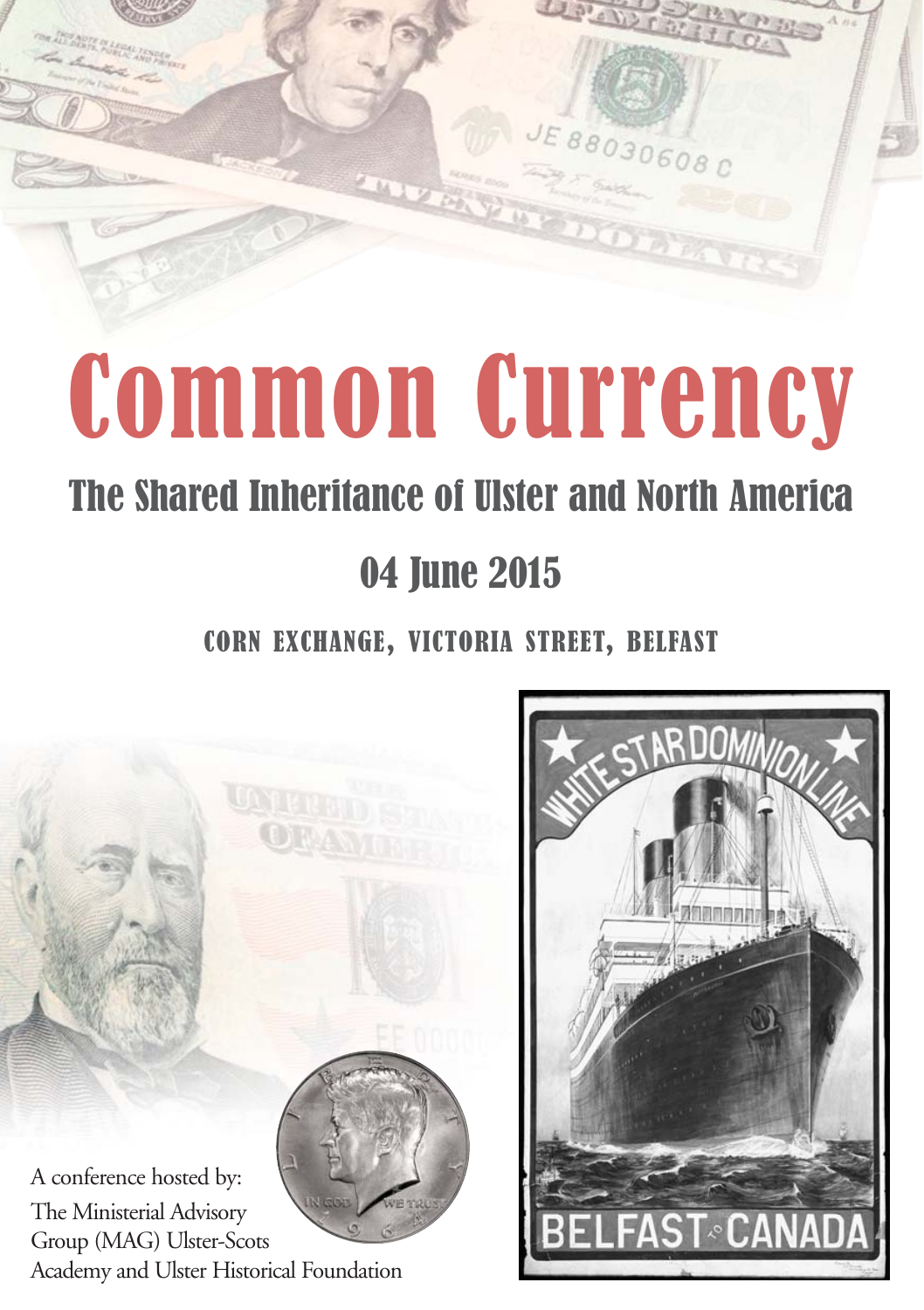# Common Currency

#### The Shared Inheritance of Ulster and North America

'I am proud to be of Ulster Scots stock. I am proud to be, also, of Irish stock. I share these roots with millions and millions of Americans, now over 40 million Americans.'

PRESIDENT WILLIAM JEFFERSON CLINTON, SPEAKING IN BELFAST IN 1995

*Common Currency* is a one-day conference aimed at anyone with an interest in the deep and myriad connections between Ulster and North America across a broad range of themes including: history, music, commerce and the migration experience.

In addition to live music, the presentations, delivered by a mix of respected academics and cultural commentators, will demonstrate that the contribution of Ulster migrants to the development of North American society is more diverse, complex and important than the prevailing orthodoxy or the simple traditional narrative of frontiersmen clearing wilderness and fighting Native Americans, while living in the backwoods inventing bluegrass music, distilling moonshine, and waiting to become president.

The conference will reveal the nature of the deep relationship between Ulster and North America as will be evident in Alister McReynolds' thought-provoking presentation, ''The gentle and thoughtful Scotch-Irish' – their contribution to civilisation rather than bloody empire creation', while Dr Johanne Devlin Trew will explore the many contemporary connections. Any discourse on Ulster and North America must cover the massive movement of people across the Atlantic and this topic will be addressed by Dr Linde Lunney in her talk on that seminal event, the 1718 migration, and Prof. William J. Smyth who will shed light on the migration of Ulster families to British North America and the emergence of Toronto, 'the Belfast of Canada'. The shared cultural contribution will also be evaluated as we benefit from the insight of musician and Director of the Belfast Nashville Songwriters Festival, Colin Magee, who will also provide a musical contribution at what promises to be a memorable event. *Common Currency* will thus deliver an engaging mix of music, presentations and debate and will appeal to the student of Ulster and North American history and the lay person who wishes to learn more.

#### **DID YOU KNOW THE DOLLAR SYMBOL – \$ – WAS DEVISED BY AN ULSTERMAN?**

Oliver Pollock, from the Bready area of County Tyrone, emigrated to America in 1760 and became a successful merchant in Philadelphia, Cuba and New Orleans. He used much of his wealth to finance the revolutionaries in the War of Independence. He is often credited with inventing the dollar symbol.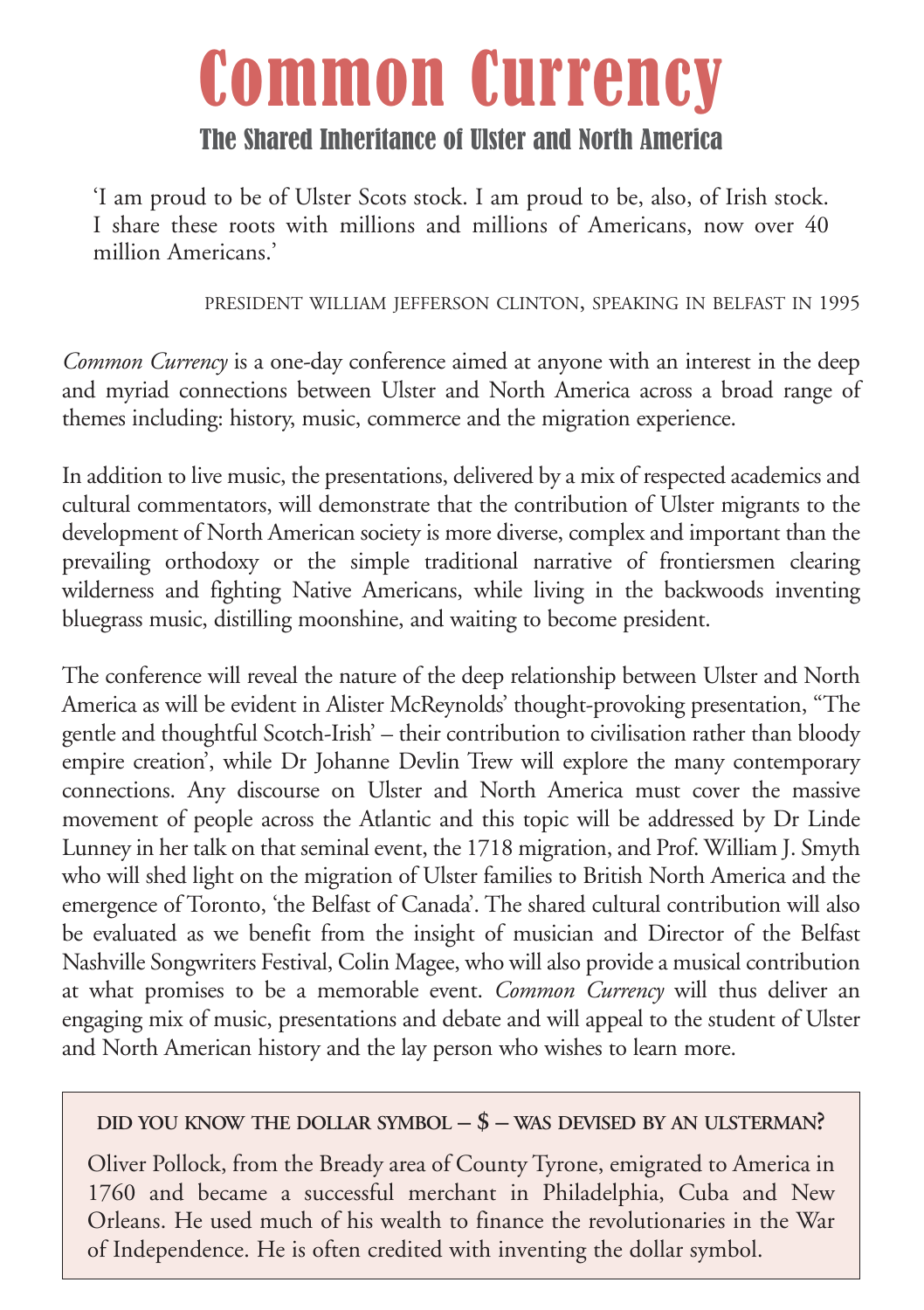#### Conference Programme

DR FRANCIS COSTELLO: Ulster and the American South – a driven impulse, 1800–50

- DR LINDE LUNNEY: Aghadowey, 1718 and the beginning of emigration in 2018 should we celebrate or commemorate?
- DR BRIAN LAMBKIN: Ancestral homes and family history: the case of the Mellons of Tyrone and Pennsylvania
- ALISTER MCREYNOLDS: 'The gentle and thoughtful Scotch Irish' their contribution to civilisation rather than bloody empire creation
- MARK THOMPSON: 'How Sweet The Sound' hymns and hymwriters from Ulster and North America
- DR JOHANNE DEVLIN TREW: Whose diaspora? Whose migration? Northern Ireland's overseas connections since the 1920s
- GILLIAN HUNT: Ulster and North America making family history connections
- COLIN MAGEE: 'An American Dream' a song of emigration to the New World
- PROF. WILLIAM J. SMYTH: The enduring connection Ulster migration to British North America and the emergence of Toronto, the Belfast of Canada

#### About the Speakers

Dr Francis Costello is visiting research professor, Institute for Conflict Transformation and Social Justice (QUB).

Dr Linde Lunney is a researcher and writer in the Dictionary of Irish Biography, a project in the Royal Irish Academy, Dublin.

Dr Brian Lambkin is Director of the Mellon Centre for Migration Studies at the Ulster-American Folk Park and co-author of *Migration in Irish History, 1607–2007*.

Alister McReynolds is a former Principal and Chief Executive of Lisburn Institute of Further and Higher Education and author of *Kith and Kin: The Continuing Legacy of the Scotch-Irish in America* (2013).

Mark Thompson was Chair of the Ulster-Scots Agency from 2005–09. His background is in the creative industries and he has a wealth of experience in bringing Ulster-Scots heritage to the wider public.

Dr Johanne Devlin Trew is a lecturer at the Institute for Research in Social Sciences in the School of Criminology, Politics and Social Policy. In 2013 she published, *Leaving the North: Migration and Memory, Northern Ireland, 1921–2011*.

Gillian Hunt is Research Officer with Ulster Historical Foundation and one of the Foundation's regular speakers during its annual lecture tours in North America.